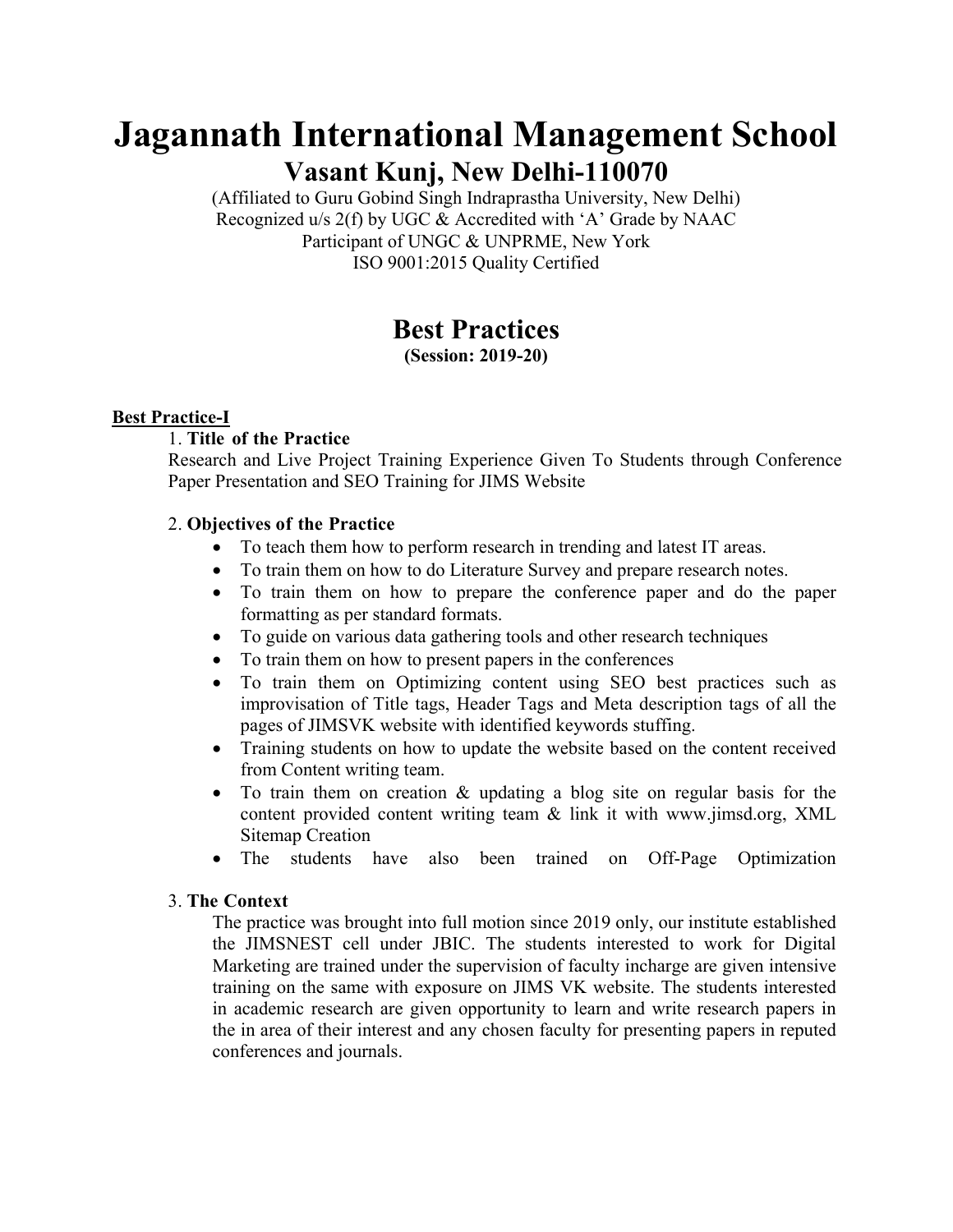## 4. **The Practice**

- The students were offered to work with one of the faculty as per their area of interest and were guided from start to end in the process of research paper writing
- The students were required to present the papers in the National Conference organized by the department or outside too
- The students from all BCA classes are offered to work for JIMS VK brand promotion and website optimization under Branding committee
- The selected students are trained by the Faculty Teal Leader and are given weekly targets to train themselves and achieve the goal

#### 5. **Evidence of Success**

- 10 students are awarded SEO Training Certificate.
- 14 students are awarded Research Paper Presentation Certificate.

#### 6. **Problems Encountered and Resources Required**

- eLearning's time and place flexibility attracts more and more students to online education. However, many of them encounter serious challenges that prevent them from completing their Learning like:-Adaptability Struggle, Technical Issues, Computer Literacy, Self-Motivation
- More Research tools and softwares are needed to upgrade the standard of research by students Like Reliable Plagrism softwares. These research software and research tools enable researchers to construct theories and system models.
- More Advanced SEO tools are needed for better results.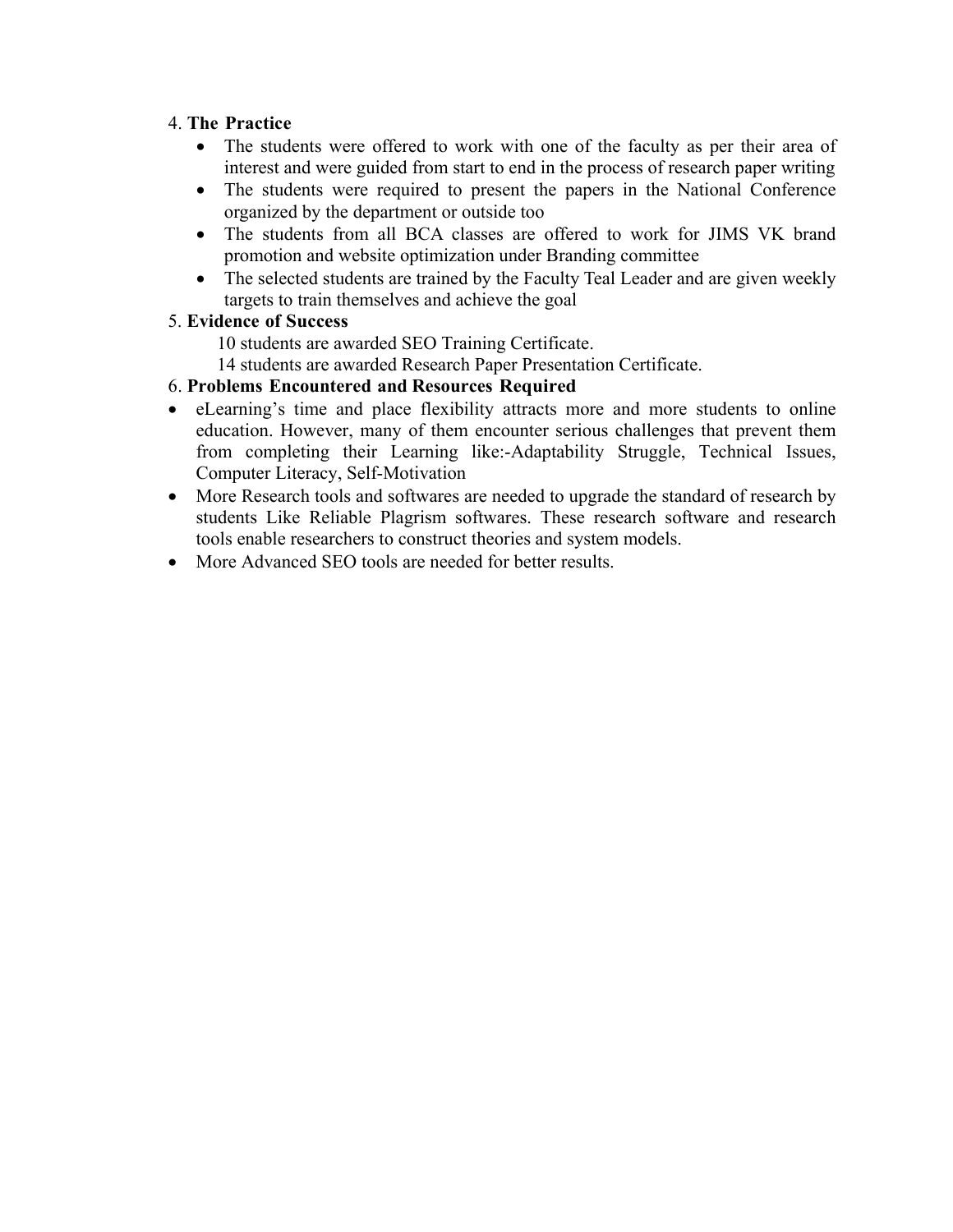# **Best Practice-II:**

# 1. **Title of the Practice**

A platform for voiceless, Community Radio JIMS Vasant Kunj 90.4 MHz

# 2. **Objectives of the Practice**

- To provide a resource to community and students for their education, training and development.
- To develop mathematical temperament in the community and enable them to get rid of phobia/fear for Maths.
- To create awareness regarding the issues like voting, health and well-being and Gender Equality.

# 3. **The Context**

 The Institute has the distinction of first and the only Community Radio station known as Community Radio JIMS Vasant Kunj 90.4 MHz of GGSIP University, Dwarka, New Delhi. The objective of the station is to give voice to the people living in the vicinity of the 5 KM radius by providing them a platform to raise their voices on contextual issues and behaviour change. The focus of the station has been to enhance the knowledge and skills of the students and community by motivating them for integration of these into their everyday life. Total broadcast hours are 6 hours daily.

# 4. **The Practice**

 The mantra for programme production is ideation by the community and students for community and students and station of the community and students. Community Radio has been used as a tool for sharing of thoughts, ideas and bringing to the centre stage issues concerning the community be it related to an individual, cause or institution. The station offers internships to both the community and students which has been able to raise their self-esteem and recognition in their community.

# **The programme production process follows:**

- Plan a schedule
- Idea generation
- Research
- Selection of formats
- Selection of experts
- Script Writing
- Voice Modulation
- Production/ Recording
- Editing and Mixing
- On Air

# **The major areas for the programmes are related to:**

- Creating mathematical temperament
- Awareness on Sustainable Development Goals
- Emotional Wellness